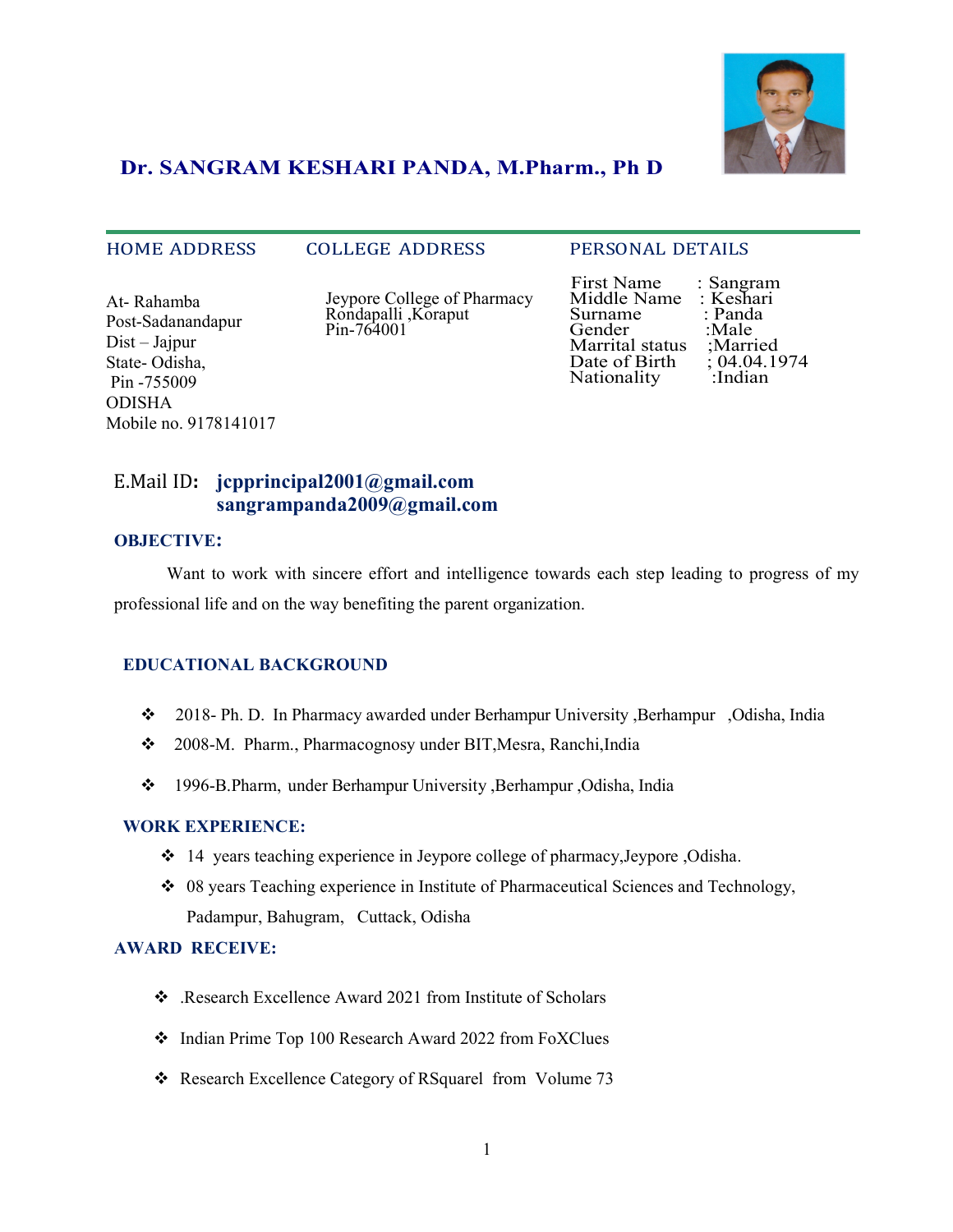### PROFESSIONAL MEMBERSHIP:

- Life-Member Indian Pharmaceutical Association
- Life Member all india Pharmacy Teachers Association
- Professonal Membership of Institute of Scholars
- Professonal Membership of RSquarel

# BOOK CHAPTER PUBLISHED:

- \* Technological Innovation in Pharmaceutical Research Vol. 3, 12 May 2021, Page 121-127 https://doi.org/10.9734/bpi/tipr/v3/4070D
- \* Technological Innovation in Pharmaceutical Research Vol. 3, 12 May 2021, Page 113-120 https://doi.org/10.9734/bpi/tipr/v3/4069DPublished: 2021-05-12

### NUMBER OF THESIS GUIDED

M. Pharm- bout 26 Nos. (6 in Pharmacology and 20 in Pharmacognosy & others)

# NUMBER OF PROJECT GUIDED

U.G Students- 152 Nos

# NUMBER OF Ph.D GUIDING

Under Centurion University - 02 Nos.

# SEMINAR AND CONFERENCE ATTAINED:

| <b>Type of activity</b> | Name of the    | Title of the event         | Year  | Date                      | <b>Place</b>    |
|-------------------------|----------------|----------------------------|-------|---------------------------|-----------------|
|                         | <b>Faculty</b> |                            |       |                           |                 |
| <b>AICTE</b> sponsored  | Dr.            | <b>Quality Improvement</b> | 2005. | $\overline{6^{th}}$ .july | Kakatiya        |
| seminar                 | S.K.Panda      | Programme                  |       | to13th.                   | UniversityWaran |
|                         |                |                            |       |                           | gal, AP         |
| <b>AICTE</b> sponsored  | Dr.            | Drug design and new drug   | 2006. | 28th                      | ITER,           |
| <b>National seminar</b> | S.K.Panda      | discovery techniques       |       | April                     | Bhubaneswar     |
|                         |                |                            |       | to30th                    |                 |
| <b>AICTE</b> sponsored  | Dr.            | <b>Quality Improvement</b> | 2007  | 21th.                     | B.I.T, Mesra    |
| seminar                 | S.K.Panda      | Programme                  |       | June to                   | ,Ranchi         |
|                         |                |                            |       | 26th                      |                 |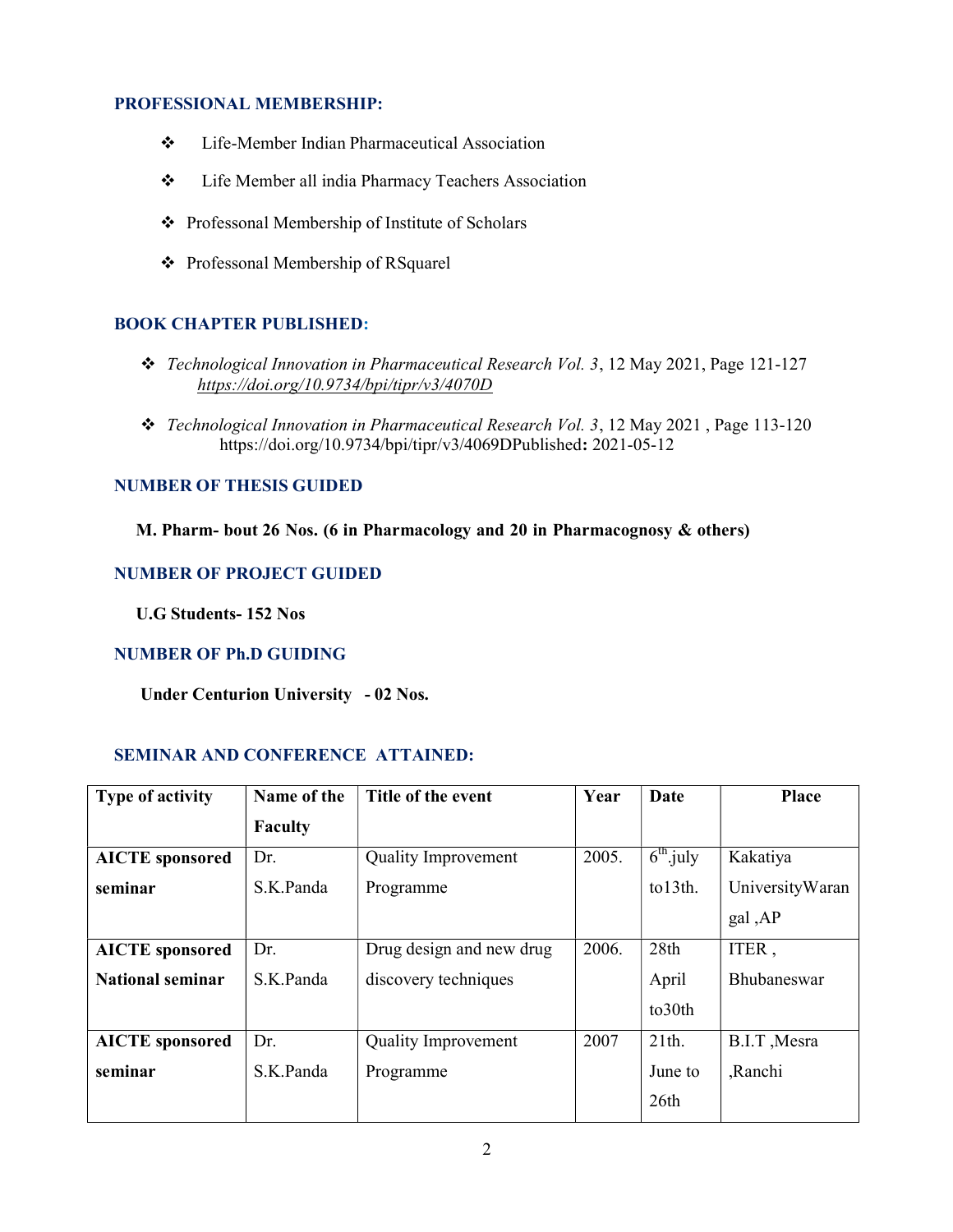| <b>AICTE</b> sponsored  | Dr.       | <b>Quality Improvement</b>             | 2008 | $6^{\text{th}}$ .may   | B.I.T, Mesra,    |
|-------------------------|-----------|----------------------------------------|------|------------------------|------------------|
| seminar                 | S.K.Panda | Programme                              |      | to 12th                | Ranchi           |
| <b>National seminar</b> | Dr.       | Pharmakshetra 10                       | 2010 | $12^{\text{th}}$ .sep. | Maharaja         |
|                         | S.K.Panda |                                        |      |                        | College of       |
|                         |           |                                        |      |                        | pharmacy,        |
|                         |           |                                        |      |                        | vijaya nagram,   |
|                         |           |                                        |      |                        | AP               |
| <b>Seminar</b>          | Dr.       | Research And Teaching                  | 2014 | 12 <sub>nd</sub>       | Royal College of |
|                         | S.K.Panda | Methodlogies                           |      | thjanuar               | Pharmacy and     |
|                         |           |                                        |      | y                      | HealthSciences,  |
|                         |           |                                        |      |                        | Berhampur        |
| <b>Training</b>         | Dr.       | Pharmacy education : New               | 2016 | $22^{nd}$ -            | Gayatri college  |
| programme               | S.K.Panda | challenges                             |      | $23^{\text{rd}}$ Oct.  | of Pharmacy,     |
|                         |           |                                        |      |                        | Sambalpur        |
| <b>Odisha Pharmacy</b>  | Dr.       | Pharma Vision 2020:                    | 2016 | I <sup>st</sup>        | Bhubaneswar      |
| <b>Intellectual</b>     | S.K.Panda | <b>Empowering Pharmacy</b>             |      | March                  |                  |
| <b>Forum</b>            |           | Profession                             |      |                        |                  |
|                         |           |                                        |      |                        |                  |
| <b>IPC</b>              | Dr.       | 68 <sup>th</sup> Indian Pharmaceutical | 2016 | Nov.16 <sup>th</sup>   | VIZAG., India    |
|                         | S.K.Panda | Congress                               |      | to $18th$              |                  |
| Workshop                | Dr.       | Modernisation of Teaching              | 2017 | 19 <sup>th</sup>       | Utkal University |
|                         | S.K.Panda | Methodology: A Need of                 |      | March                  | , Bhubaneswar    |
|                         |           | the Hour                               |      |                        |                  |
| <b>IPA Annual</b>       | Dr.       | Pharma Vision 2030                     | 2018 | $3rd$ and              | Bhubaneswar      |
| Convention              | S.K.Panda |                                        |      | $4th$ Nov.             |                  |
| <b>National seminar</b> | Dr.       | Emerging Challenges in                 | 2019 | $16^{th}$              | GIST, Gunupur    |
|                         | S.K.Panda | pharmaceuticals Industry               |      | $,17^{\text{th}}$ and  |                  |
|                         |           | and to orient institutional            |      | 18th                   |                  |
|                         |           | training needs to meet them            |      | March                  |                  |
|                         |           |                                        |      |                        |                  |
| <b>National</b>         | Dr.       | Introduction to the Tech. of           | 2020 | $25th$ june            | RIPS, Berhampur  |
| webinar                 | S.K.Panda | Biochromatography and                  |      |                        |                  |
|                         |           | their Application                      |      |                        |                  |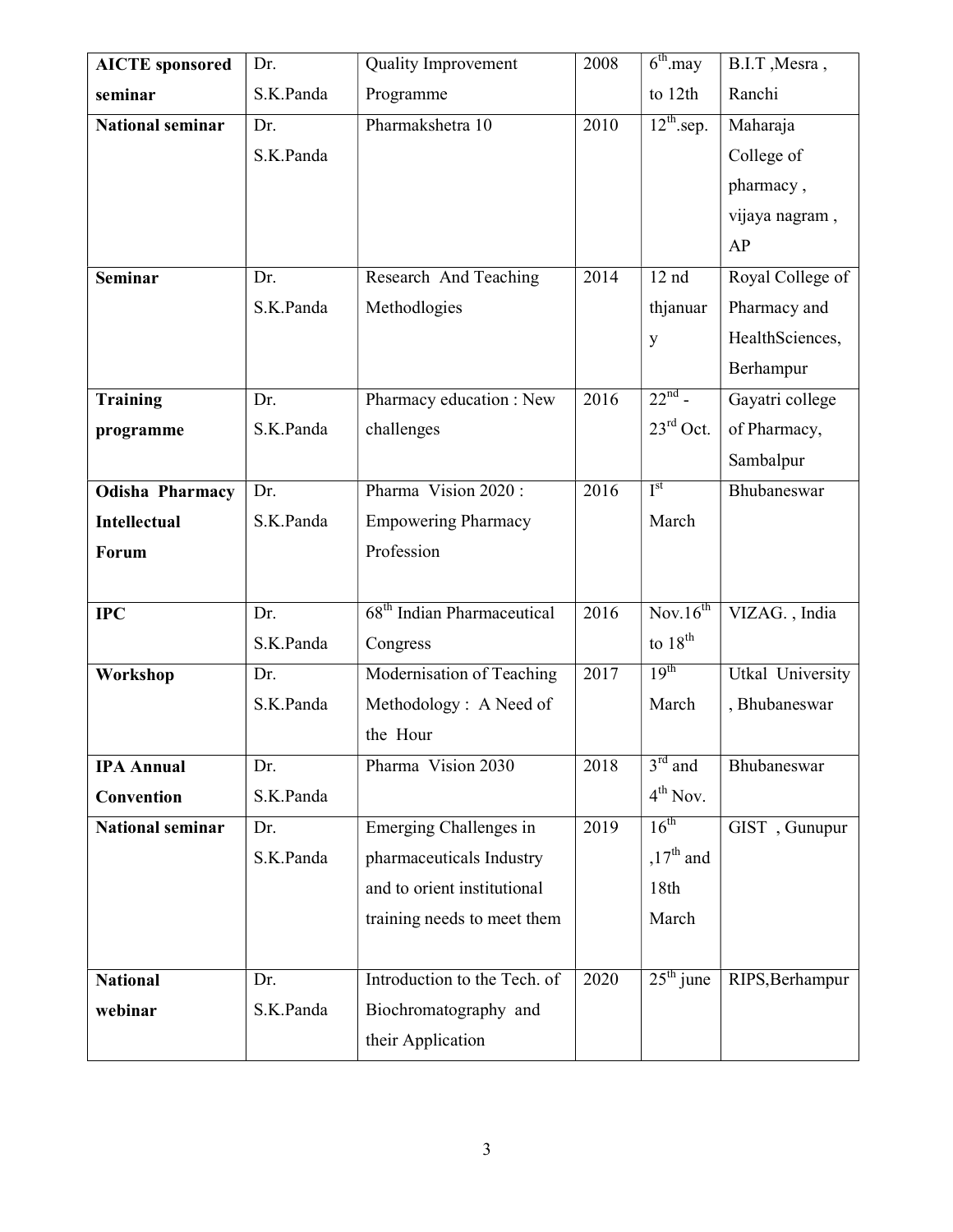| <b>National</b>               | Dr.       | Treands, Advance and              | 2020 | $3rd$ july         | KLE College of         |
|-------------------------------|-----------|-----------------------------------|------|--------------------|------------------------|
| webinar                       | S.K.Panda | Application of                    |      |                    | Pharmacy, Belag        |
|                               |           | Chromatographic Tech.for          |      |                    | avis                   |
|                               |           | Purification of                   |      |                    |                        |
|                               |           | Phytochemicals                    |      |                    |                        |
| <b>International</b>          | Dr.       | <b>Analytical Research</b>        | 2020 | $26th$ june        | <b>Bapatla College</b> |
| webinar                       | S.K.Panda | <b>Trendsin Pharmaceutical</b>    |      | to $28th$          | of Pharmacy            |
|                               |           | Industry                          |      | june               | ,Karnataka             |
| e-Conference                  | Dr.       | Drug                              | 2021 | $10^{th}$ Oct.     | IPT, Salipur           |
| webinar                       | S.K.Panda | Discovery, Development and        |      | to29th             | ,Cuttack,Odisha        |
|                               |           | Therapy with Research             |      | $29th$ Oct.        |                        |
|                               |           | information                       |      |                    |                        |
| e-FDF (ATAL)                  | Dr.       | Pharmasist Experimenta            | 2021 | $1^{th}$ Nov.      | Chalapathi             |
| <b>Academy</b>                | S.K.Panda | Learing on Pharmacy               |      | to $5^{\text{th}}$ | Institution of         |
|                               |           | Medical Care                      |      | Nov.               | Pharmaceutical         |
|                               |           |                                   |      |                    | Science, AP            |
| <b>National</b>               | Dr.       | <b>Integrating Institutional</b>  | 2021 | $9^{th}$ Oct.      | RCPHS,                 |
| webinar                       | S.K.Panda | <b>Educationand Research with</b> |      |                    | Berhampur              |
|                               |           | Industrial Requirements           |      |                    | Odisha                 |
| 2 <sup>nd</sup> International | Dr.       | Role of In vitro                  | 2021 | 21th               | JSS College of         |
| Pharmacognosy                 | S.K.Panda | Performance Testing of            |      | Sept. to           | Pharmacy, Ooty         |
| webinar                       |           | Natural                           |      | $24^{\text{th}}$   |                        |
|                               |           | Products:Nanotechnology           |      | Sept.              |                        |
|                               |           | based Formulation                 |      |                    |                        |
| <b>AICTE Training</b>         | Dr.       | <b>Translating Knowledge</b>      | 2021 | 23th               | <b>KLE</b> College of  |
| and Learning                  | S.K.Panda | Pharmacognosy to Health           |      | Nov.to2            | Pharmacy,              |
| (ATAL) Academy                |           | Care                              |      | 7th Nov.           | Hubli                  |

# ABSTRACT PUBLISHED:

1. Antioxidant activity of alcoholic extract of a polyherbal formulation organised by IPA Association (IPCA) NewDelhi from  $12^{th}$  to  $14^{th}$  December 2008.

2. Immunostimulant activity of ashtamamgul Ghrita in Rats organized by IPA Association( IPC) New Delhi December  $12^{th}$  to  $14^{th}$  2008.

3. Synthesis and Evaluation of 2-amino-5-Sulphanyl-1,3,4-Thiadiazoles as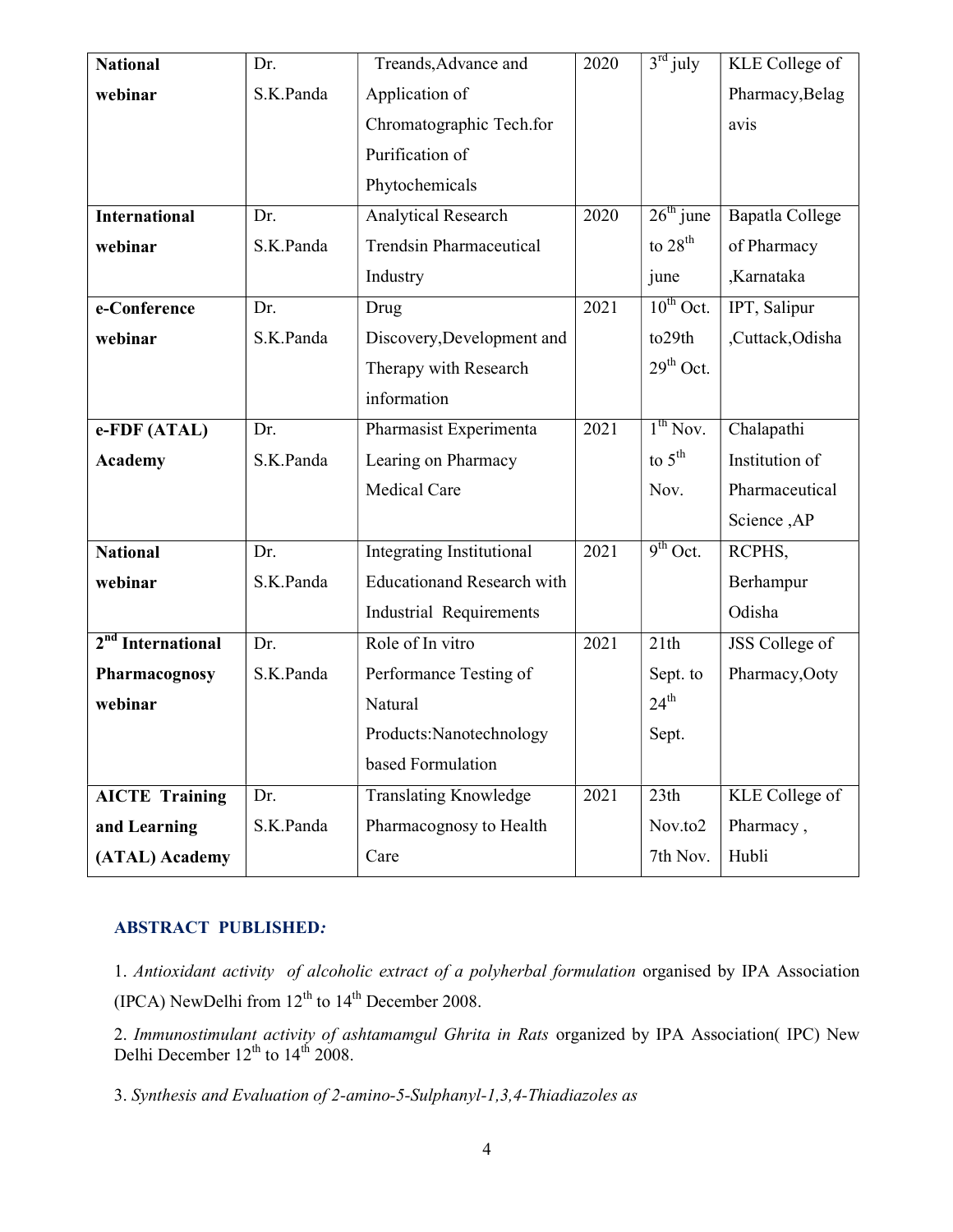Antidepresant,Anxiolytic and Anticonvulsant agent. organized by IPA Association( IPC) New Delhi December  $12^{th}$  to  $14^{th}$  2008.

4. Herbal excipients in novel drug delivery systems organized by Gitam college of pharmacy, A national level scientific seminar from  $20<sup>th</sup>$  to 21th march 2009.

5. Phytochemical Investigation and Evaluation of Antiemetic Activity of Various Leaf Extracts of *Bixa orellana Linn. By* IPA Association (IPCA) VIZAG. from  $16^{th}$  to  $18^{th}$  December 2016.(POSTER PRESATION)

#### PAPER PUBLISHED:

1. Priyabrata pattanaya , Sangram keshari panda,Ranjan kumar jena and etal.,HPTLC Fingerprinting in the standardization of sulaharan yoga an Ayurvedic Tablet formulation,International journal of pharmaceutical sciences Review and Research,2010, 3(2), 342-349.

2. Sangram K Panda,Awadhesh Oraon ,Quantitative Estimation of Reserpine in Different parts of R.serpentina and R. tetraphylla by using HPTLC ,Der pharma letter,2010,2(5);363-370.

3. Choudhury Golak B, Panda Sangram K and etal., Phytochemical investigation and evalution of analgesic activity of leafly extracts of various Ocium (species),The Indian pharmacist, 2010 ,6,341-346.

4. Priyabrata Pattanayak, Sangram Keshari Panda and etal., Study of Anti-tussive Activity of Sitopaladi Churna : A Polyherbal Formulation, International journal of Pharmaceutical Sciences Review and Reaserch , 2010, 4(2), 65 -68.

5. Priyabrata Pattanayak, Sangram Keshari Panda and etal., Ocimum santum linn.A reservoir plant for therapeutic application : An overview, Pharmacognosy Review,2010,4(7) .95-103.

6. Choudhury Golak Bihari, Panda Sangram Keshari and etai,Phytochemical investigation and evalution for antidiabetic activity of leafy extracts of various Ocimum (Tulsi) species by alloxan induced diabetic model ,Journal of Pharmacy Research,2010, 4(1), 234-238.

7. S.k.panda,B.tripathy and etal, Phytochemical Analysis And Hepatoprotective Effect of Bark of Oroxylum indicum(L) On carbon tetrachloride induced hepatotoxicity in rat, International Journal of Pharmaceutical & Biological Archives 2011,2(6):1682-1685.

8. Sangram Keshari Panda, Debasis Pati and etal , Phytochemical investigation & antimicrobial activity of methanolic extract of Sonneratia apetala Buch-Ham. Areal parts , International Journal of Pharmaceutical & Biological Archives 2011;2(8):1580-1584.

9. Sitakanta Patnaik, G.B.Choudhury, S.K. Panda and etal., Phytochemical Investigation and Simultaneously Study on Anticonvulsant, Antidiabetic Activity of Different Leafy Extracts of Bixa orellana Linn.,International Journal of Pharmaceutical & Biological Archives 2011; 2(5):1497-1501.

10. Priyabrata Pattanayak , Sangram Keshri Panda and etal., Standardization and Evaluation of Laxative Activity of a Poly Herbal Formulation,.Der Pharmacia Lettre, 2011, 3(1): 276-286.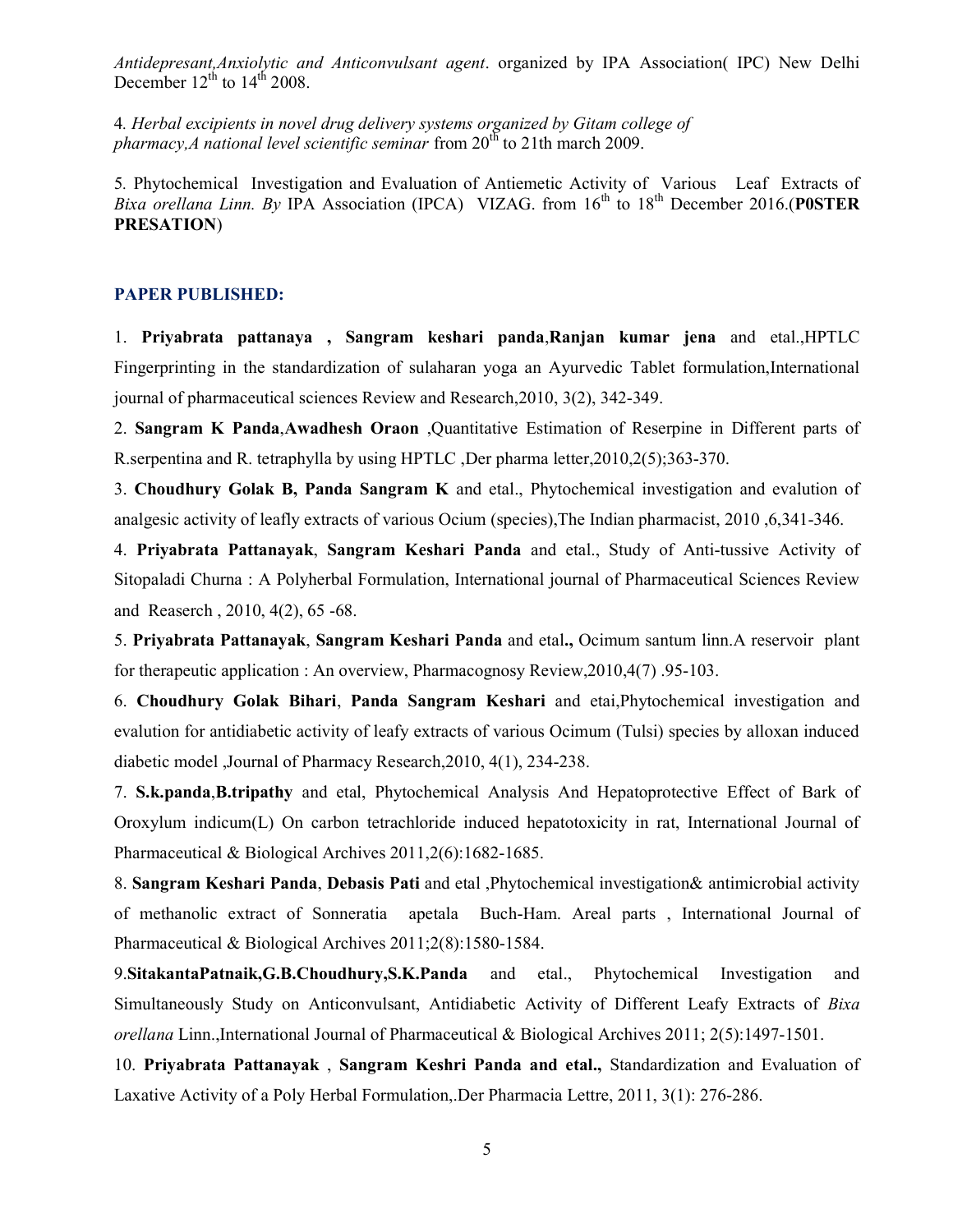11. Lingaraj Nayak, Sangram Keshari Panda Phytochemical Investigation and Evaluation of Analgesic Activity of Passiflora edulis Linn Leaves Available in South Eastern Odisha International Journal of Pharmaceutical & Biological Archives 2012; 3(4):897-899

12. Sangram. K. Panda, Debajoyti. Das, Bichitra. N.Tripathy and Lingaraj.Nayak Phytopharmacognostical studies and quantitative determination of reserpine in different parts of Rauwolfia (spp.) of Eastern Odisha by UV Spectroscopy Method,Asian Journal of Plant Science and Research, 2012, 2 (2):151-162.

13. Lingaraj Nayak and Sangram Keshari Panda, Phytochemical Investigation and Anthelmintic Activity of Passiflora edulis Linn Leaves Available in South Eastern, International Journal of Pharmaceutical& chemical sciences, 2012 vol.1(4) ,1546-1549..

14. Sangram Keshari Panda ,Snehasis Das and etal Standardization of Sitopaladi Churna: A Poly-Herbal Formulation,Der Pharmacia Lettre, 2012, 4 (1):205-216.

15. Panda SK, Das D, Tripthathy NK, Screening of antidiabetic activity of leaf extracts of Crotalaria Pallida in alloxan induced diabetic rats. Der Pharmacia Sinica 2015; 6(2):41-44.

16. Panda SK, Das D, Tripthathy NK.,Evaluation of the analgesic and antipyretic activity of various leaf extracts of Crotalaria pallida Aiton. Der Pharmacia Lettre 2015; 7 (1):35-39.

17. Panda SK, Das D, Tripthathy NK, Phytochemical investigation and anthelmintic activity of various root extracts of Gmelina arborea Roxb.. Asian Journal of Plant Science and Research 2015; 5(1):54-58.

18. Panda SK, Das D, Tripthathy NK, Antidiarrhoeal activity of various root extracts of Gmelina arborea Roxb..in experimentally induced diarrhea in mice.World journal of pharmacy and pharmaceutical sciences 2015; 4 (4): 912-919.

19. Panda SK, Das D, Tripthathy N K.Phytochemical investigation and Anthelmintic activity of various leaf extracts of Crotalaria pallida Aiton. World journal of pharmacy and pharmaceutical sciences 2015; 4( 02): 336-342.

20. Panda SK, Das D, Tripthathy NK.Evaluation of laxative and Anti pyretic activity of various root extracts of Gmelina arborea Roxb. World journal of pharmacy and pharmaceutical sciences 2015; 4(2) 1105-1112.

21. Panda SK, Das D, Tripthathy NK.Evaluation of wound healing potential of crude leave extrects of crotalaria pallida Aiton.In wistar rats. World journal of pharmacy and pharmaceutical sciences 2015;4(9).

22. Panda.SK, Das.Debajyoti and etal.,Phytochemical Investigation and Pharmacognostical studies of Root of Gmelina arborea Roxb., Research Journal of Pharmacy and Technology, 2016,9(1) :110-117

23. Panda SK, Dibya CH Hial and etal., Phytochemical Investigation and Antidiarrhoeal activity of various leaf extract of *Dalbergia sissoo* (Roxb.) In Experimentally Induced Diarrhoea in mice. World journal of Pharmaceutical Research 2016,5(3): 1108-1115.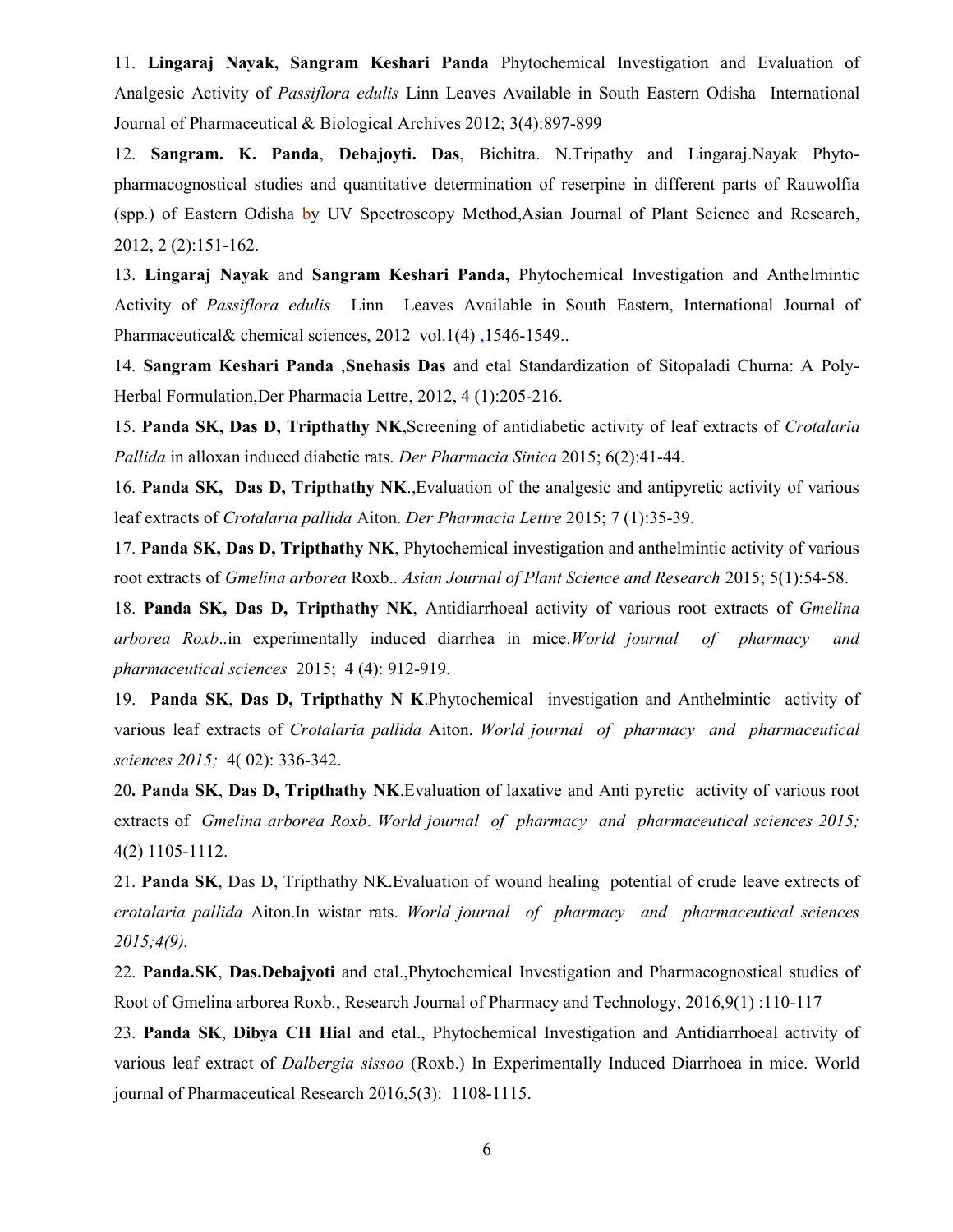24. Panda SK, Rout GD and etal., Phytochemical Investigation and Evaluation of Wound Healing Potentional of crude leave extract of *Dalbergia sissoo* (Roxb.) in wistar rats. World journal of Pharmaceutical Research, 2016,5(1) :1528-1534.

25. Panda SK , Padhy RP and etal., Phytochemical Investigation and Antidiabetic activity of leaf extract of *Dalbergia sissoo* (Roxb.) in alloxan induced Diabetic rats. The America Journal of Science and Research, 2016, 1(2) :186-189.

26. Padhy S, Panda SK. Evaluation of wound healing potential of crude leaf extract of Bixa orellena Linn. In wistar rats. World journal of Pharmacy and Pharmaceutical Sciences, 2016 , 5(8) : 1388-13 95.

27. Padhy S , Panda SK. Pharmacognostical studies, Physicochemical analysis and Evaluation of Laxative activity of various leaf extract of *Bixa orellena* Linn. Der Pharmacia Letter, 2016, 8(12) : 110-116.

28. Padhy S, Panda SK. Phytochemical Investigation and Anthelmintic activity of various leaf extract of Bixa orellena Linn.Journal of Innovative in Applide Pharmaceutical Sciences ,2016, 1(3) :41-45.

29. Padhy S, Panda SK. Evaluation of Antipyretic and Antidiarrhoeal activity of various leaf extract of Bixa orellena Linn. Asian Pacific Journal of Natural Products, 2016, 1(01) : 47-54.

30. Sangram Keshari Panda,Prasanjit Biswas and etal., Phytochemical investigation and evaluation of anthelmintic and wound healing activity of various bark extracts of *Melia azedaracha* Linn. (Meliaceae) , Current Research Journal of Pharmaceutical and Allied Science, Jan-Mar 2017 ,1(1), 13-16.

31. Sangram K. Panda, Debajyoti Das and etal., Phytochemical investigation and evaluation of anticonvulsant activity of ethanolic extract of Gmelina arborea roxb. Root. World Journal of Pharmaceutical Research ,2017, 6(14) , 359-366.

32. Sangram Keshari Panda, Subhashree Padhy and etal., Evaluation of wound healing potentional of ethanolic leave extracts of Gmelina arborea roxb. In wistar rats., wjpls, 2018, Vol. 4, Issue 1, 110-112

33. Sangram Keshari Panda , Lingaraj Nayak and etal., Evaluation of Diuretic activity of Putranjiva roxburghii Wall. (Putranjiva) Seed Extracts, International Journal of Advanced Pharmaceutical Sciences, 2018,1 (4), 01-08 ISSN:2456-8147.

34. Suchismita pani ,S.k.panda ,B. Bhagaban patra , Evaluation of laxative activity of various fruit extracts of anethum graveolens l., IJP (2018), Vol. 5, Issue 4, 1256-1258.

35. Sangram K. Panda, Chandan Mondal. Suchismita Pani , Phytochemical investigation and Evaluation of Anticonvulsant activity *Bixa orellana Linn*. Bark, J Pharm Adv Res, 2018; 1(1):47-51.

36. Simanchal Panda, S.K. Panda, S.K. Martha , A mini review on Phytochemical and Pharmacological consideration of *Carica papaya* seed, J Pharm Adv Res, 2018; 1(6) 289-291.